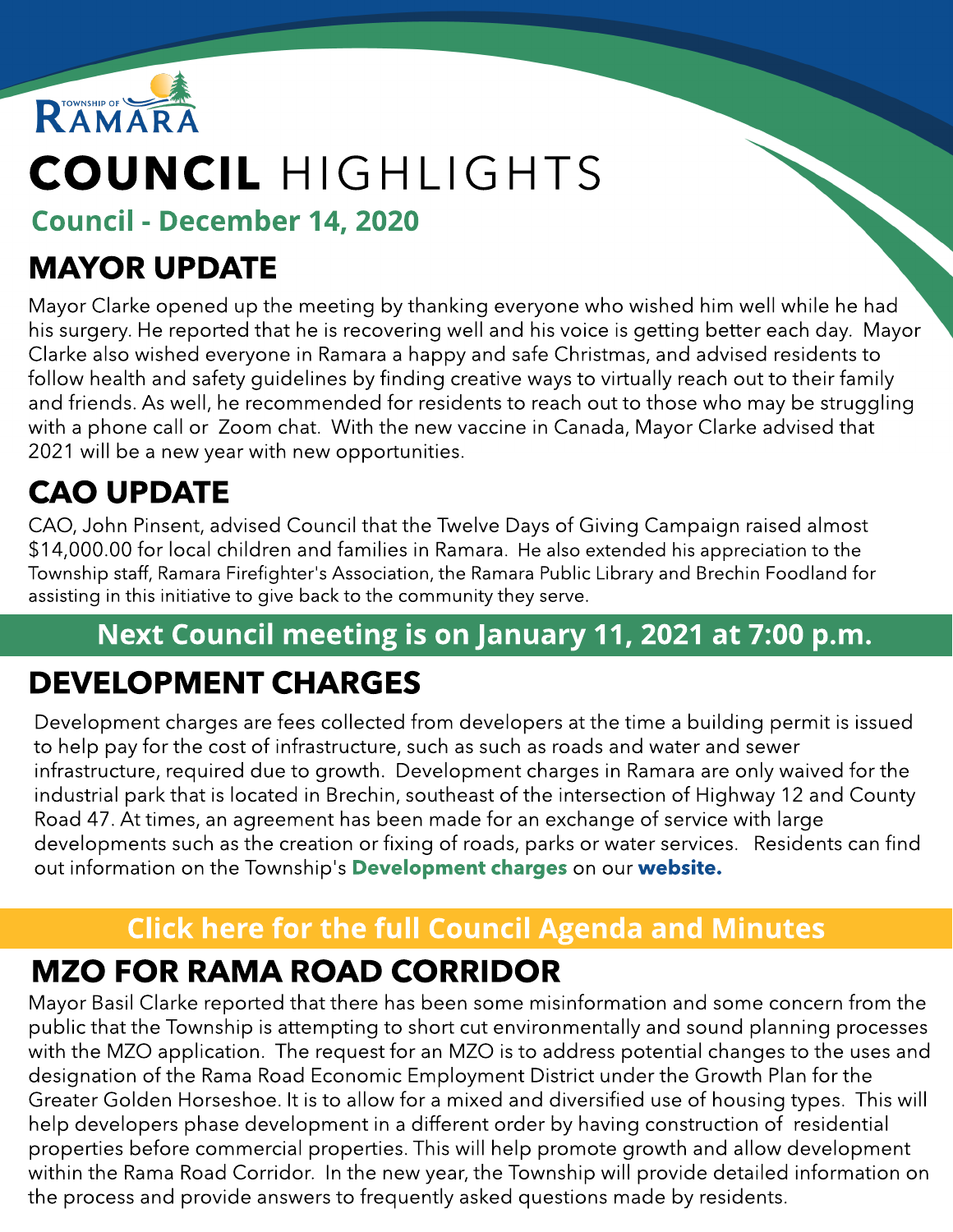## NO TRUCK ZONE

Council amended the No Heavy Trucks Zones Bylaw 2018.60 to include all municipal roads between Highway 12, County Road 45 (Monck Road), County Road 44 (Rama Road) and County Road 169.

#### **[Click](https://ramara.civicweb.net/portal/) [here](https://ramara.civicweb.net/portal/) [for](https://ramara.civicweb.net/portal/) [Count](https://www.simcoe.ca/dpt/ccd/newsletters)y [Council](https://www.simcoe.ca/dpt/ccd/newsletters) [Highlight](https://www.simcoe.ca/dpt/ccd/newsletters)s**

#### RAMARA OFFICIAL PLAN AND ZONING BYLAW AMENDMENTS FOR GUN (SHOOTING) CLUBS AND RANGES.

Council adopted the Official Plan and Zoning Bylaw amendments for gun (shooting) clubs and ranges and it will be forwarded to the County of Simcoe for their approval. There will be no designations or zones that will allow for gun (shooting) clubs and ranges, but if someone comes to Council to get amendment to the Official Plan and Zoning bylaw the following conditions must by met:

- Only permitted in rural designation
- Includes for profit and non for profit (indoor and outdoor)
- Property must be located 1000 metres from settlement areas, shoreline areas, designation commercial, Rama Road Corridor, and rural/residential clusters.
- If there is more than one proposal, they must be separated from each other by 500 m.
- They must by separated from sensitive land uses by 200 m. This may include a house, school, religious institution, etc.
- The proposal must get a zoning bylaw amendment and go through site plan control.
- The days and hours of operation are to be determined by Council in the Zoning Bylaw amendment or site plan approval.
- On private properties, shooting would be permitted but it must adhere to the **[discharge](https://www.ramara.ca/en/municipal-office/discharge-of-firearms-bylaw.aspx)** [of](https://www.ramara.ca/en/municipal-office/discharge-of-firearms-bylaw.aspx) [firearms](https://www.ramara.ca/en/municipal-office/discharge-of-firearms-bylaw.aspx) [bylaw.](https://www.ramara.ca/en/municipal-office/discharge-of-firearms-bylaw.aspx)

TWELVE DAYS OF GIVING In order to get a Zoning Bylaw Amendment, it must meet also meet the following conditions:

- The proposed operation must be setback of 60 m from any property line.
- Parking provision that has 1.5 parking spaces for every shooting space.

The prohibition remains and any proposals must go through all of the above conditions. As well, any unapproved or illegal shooting ranges currently operating will make them illegal as they are not approved.

## BUDGET 2021

It's budget time at the Township of Ramara. Each year the Township undergoes an annual budget process to create a budget that supports Township operations and capital to deliver the program and services required to maintain the quality of life we enjoy in our community. Council has passed the 2021 Budget with a 1.11% decrease. For more information, please review our **[Budget](https://reachoutramara.ca/18167/widgets/71874/documents/43815) [Highlights](https://reachoutramara.ca/18167/widgets/71874/documents/43815) [document](https://reachoutramara.ca/18167/widgets/71874/documents/43815)**. As well, residents can visit our Budgets page on our Community Engagement site at www.reachoutramara.ca/budget-2021.